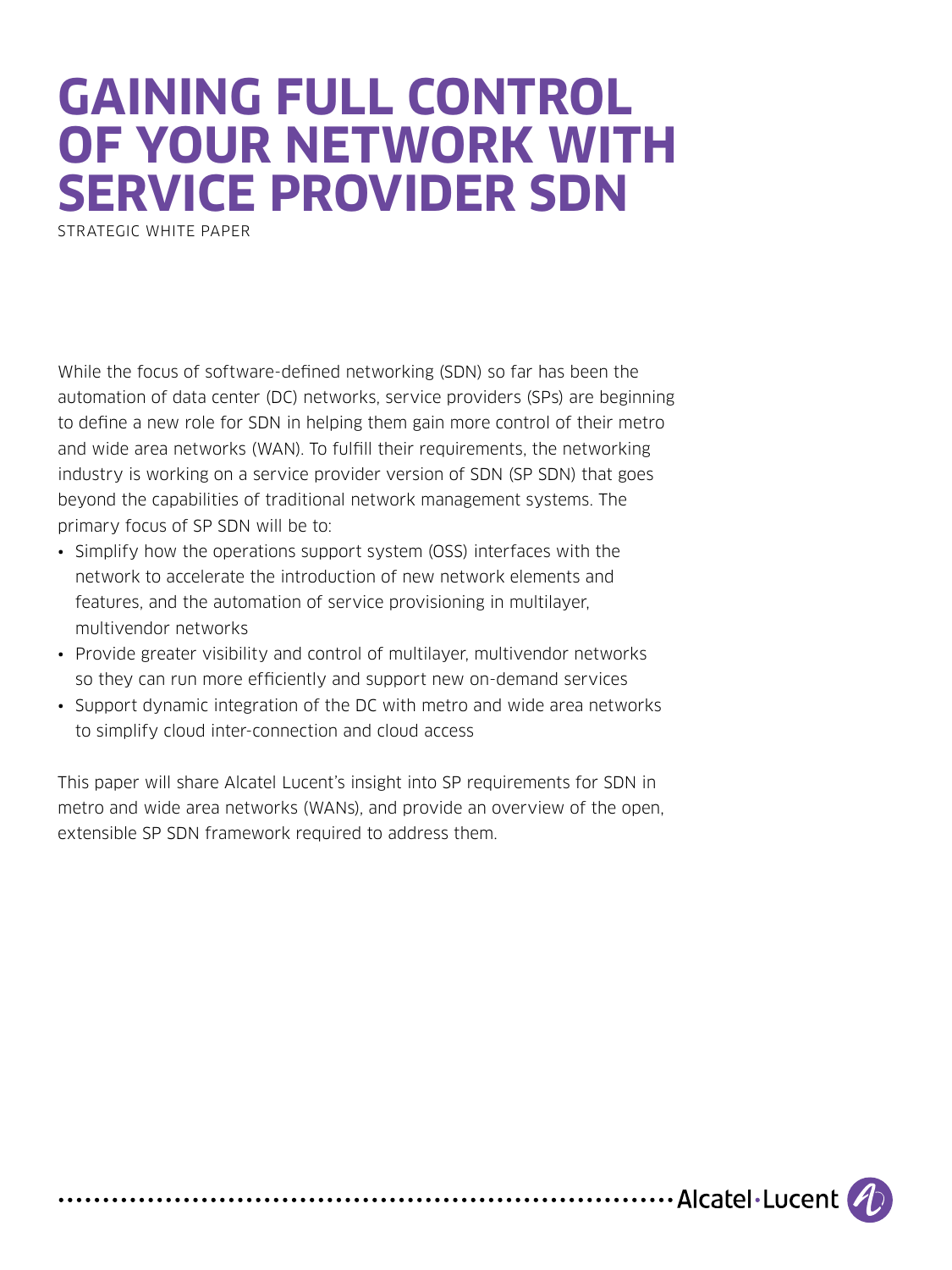# **TABLE OF CONTENTS**

[Key drivers for Service Provider SDN / 1](#page-2-0)

[What's required / 2](#page-3-0)

[Service Provider SDN framework / 3](#page-4-0)

[Use cases / 5](#page-6-0)

[On-demand, inter-DC connectivity services / 5](#page-6-0) [On-demand service chain extension into WAN / 5](#page-6-0) [Dynamic path selection and traffic steering / 5](#page-6-0) [Real-time network re-engineering / 6](#page-7-0) [Network as a Service / 6](#page-7-0)

[Conclusion / 6](#page-7-0)

[Acronyms / 7](#page-8-0)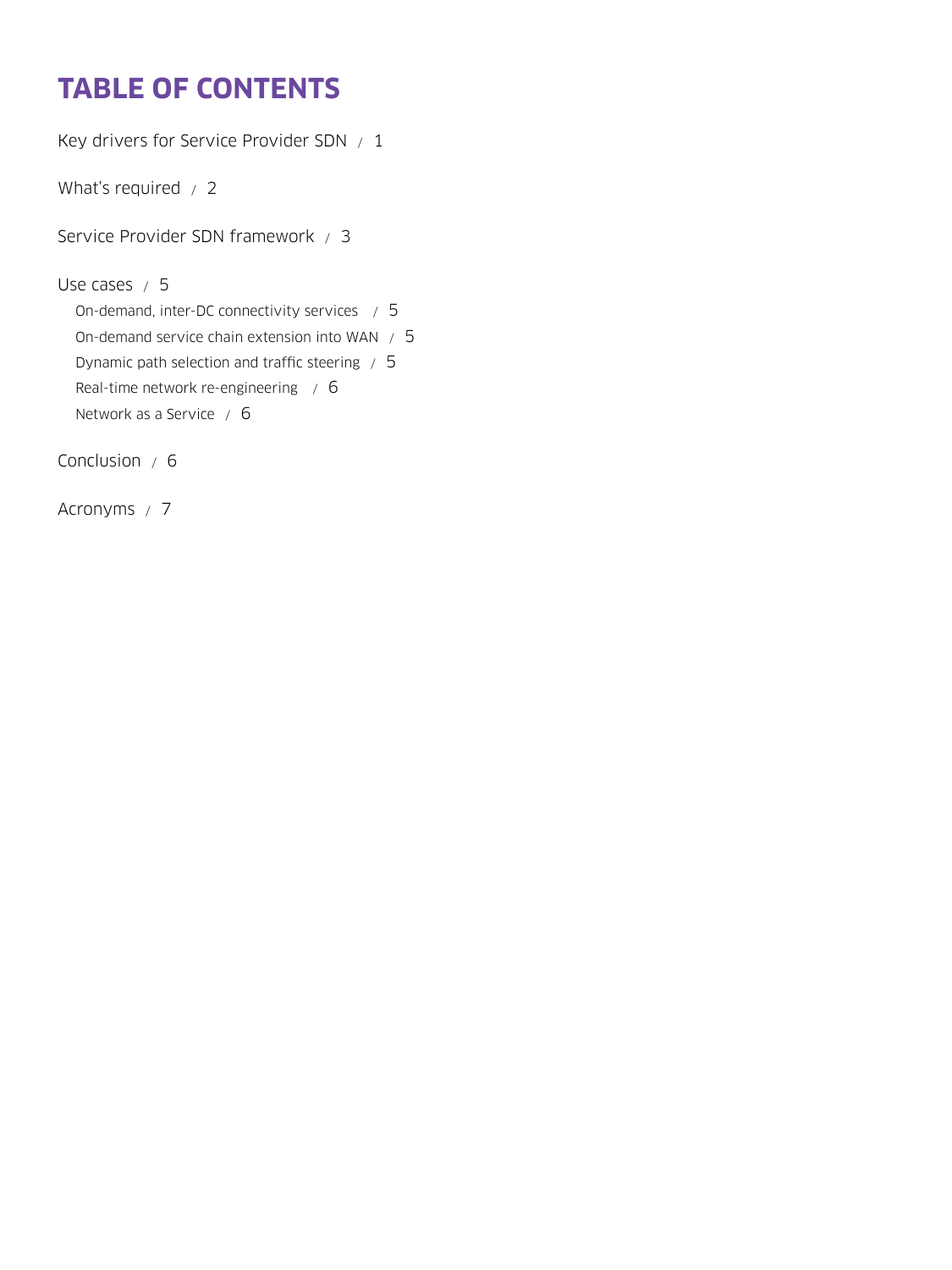# <span id="page-2-0"></span>**KEY DRIVERS FOR SERVICE PROVIDER SDN**

Today's networks are optimized for the relatively static and predictable task of interconnecting remote sites/users to centralized offices. Network connectivity services are provisioned by complex IT/OSS systems that rely on low-level, vendor-specific APIs. Everything is designed with long-term continuity in mind – provisioning can take days or weeks, connections are expected to stay up indefinitely, and service innovations can take years to roll out. Network programming (i.e. traffic engineering) is typically implemented in windows several months apart to accommodate the complex analysis and planning required.

The advent of distributed cloud architectures is placing considerable pressure on this model. Enterprises want SPs to deliver connectivity services as quickly as cloud vendors deliver cloud services. They only want to pay for the latency, jitter, bandwidth, etc. they need, when and where they need it. To meet their demands, SPs will have to offer innovative new connectivity services such as bandwidth-on-demand and scheduled bandwidth. These services will have to be developed quickly and enhanced frequently to retain a competitive edge. And as SPs add IT and advanced network services to the mix (for example, Software as a Service (SaaS), firewall), their customers will expect seamless integration with the underlying WAN service that delivers them. All this will be difficult to achieve  $-$  if not impossible  $-$  in an environment where application development and service provisioning is a complex and time-consuming task.

Another key driver for SP SDN is the desire for greater network efficiency. It is normal today for SPs to reserve large amounts of bandwidth to accommodate fail-overs and unexpected surges in demand. While this approach typically ensures the highest possible service levels, it is not what customers want — or are willing to pay for — all the time. It is also an increasingly expensive way for operators to make use of their network assets. As the on-demand nature of cloud consumption changes network consumption patterns by making them less static and predictable, SPs will have to allocate even more bandwidth to ensure their services don't run out of capacity, or start drifting from pre-defined quality of service attributes.

So where does SP SDN fit in? It empowers SPs to solve these problems and gain full control of their networks without incurring huge costs. SP SDN complements existing network management systems, which continue to provide comprehensive service and infrastructure management of vendor-specific gear, by adding the following new capabilities:

- Allows SPs to quickly introduce new network elements and new network vendors
- Allows SPs to quickly develop and deploy new applications that increase network efficiency and enable dynamic pay-as-you go services
- Simplifies OSS applications and reduces IT/network integration complexity
- Uses network resources more efficiently to reduce costs and increase operating flexibility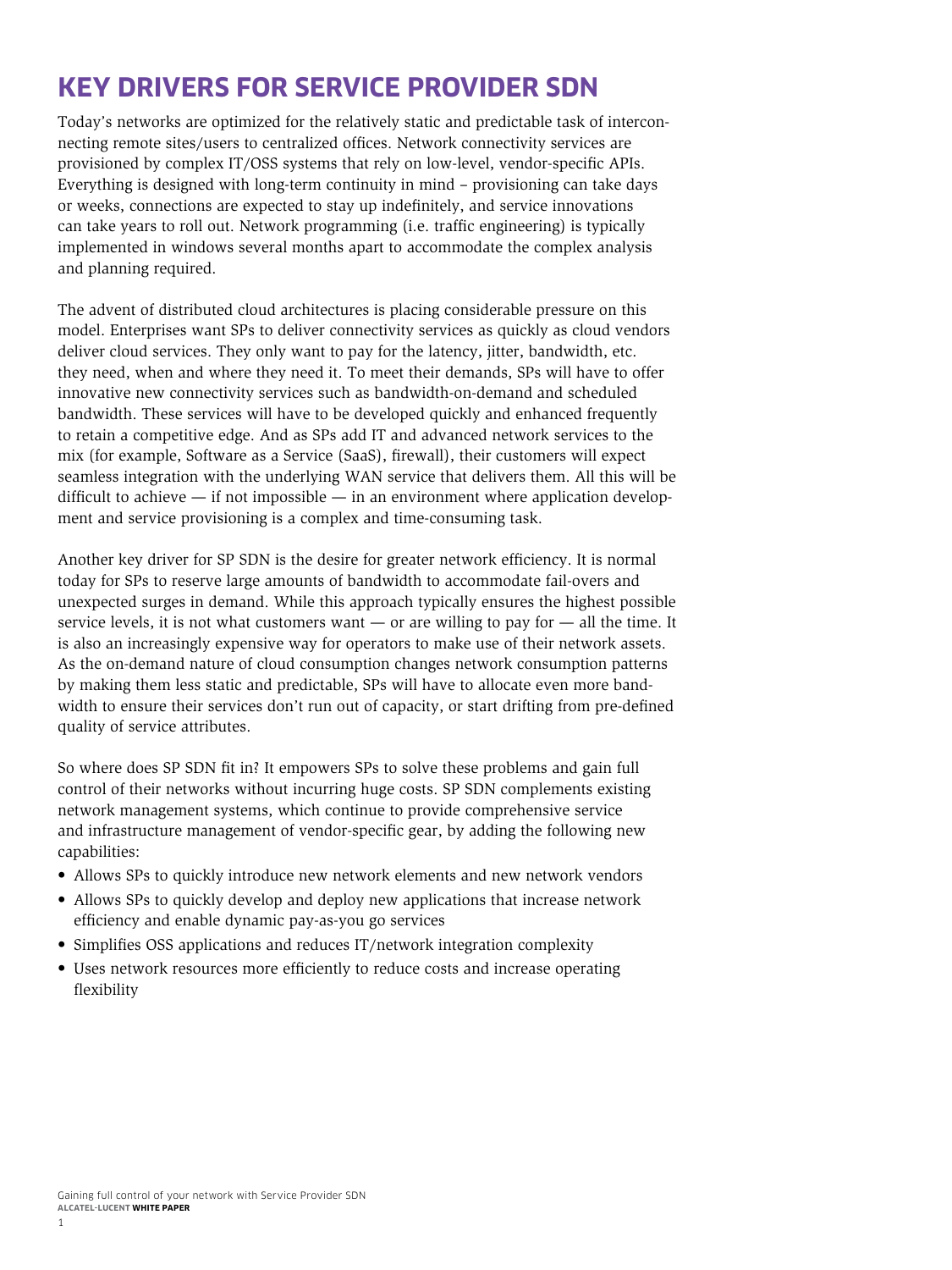### <span id="page-3-0"></span>**WHAT'S REQUIRED**

To achieve the network automation and optimizing benefits described above, SP SDN relies on four key capabilities: network abstraction, global network visibility, centralized network control, and policy.

The network abstraction capabilities of SP SDN simplify how the network (and the services it supports) appears to applications so they can be developed and enhanced quicker than ever before. This is accomplished by presenting only the subset of network topologies and service capabilities that is relevant to a specific application, greatly reducing the complexity it is exposed to. Abstractions will often leverage industry-standard data models so new applications can work transparently across network gear from multiple layers and vendors. Operators will also be provided with the ability to extend standard models with advanced capabilities not covered by standards to provide differentiation or to satisfy customer demand.

SP SDN allows new management applications and services to make optimal use of network assets by providing real-time, global network visibility that spans multiple layers, domains and vendors. SP SDN can assess the state of the entire network — not just a portion of it — before mapping service requests to underlying network resources. This ensures requirements for latency, bandwidth, etc. are met, and that optimal use is made of IP/optical network assets. Armed with a real-time view of the whole network, path computation engines can operate with the assurance that they have all the information necessary to make optimal choices.

Automated service provisioning and dynamic network re-programming is achieved via a centralized network control capability that spans multiple layers, domains and vendors. Application requests for connectivity can trigger automated provisioning of service instances across multiple network elements, layers and vendor boundaries — without the bottlenecks associated with manual, vendor or technology-specific provisioning approaches. SPs can directly control how and when MPLS paths and topologies are modified or they can dynamically create short-cut routes via the introduction of segment routing. New paths can be calculated whenever existing paths are not available, when they no longer support the requested service attributes, or when they need to satisfy pre-defined policies for network optimization.

Policy provides SPs with a quick and flexible mechanism to specify how and when network assets are to be consumed and who consumes them. Network policies are used to create network abstractions, to specify how service instances are mapped to transport resources, and to define triggers that push changes to network paths and topologies. Service policies are used to simplify the definition of services and the business rules that govern how, when and who uses them.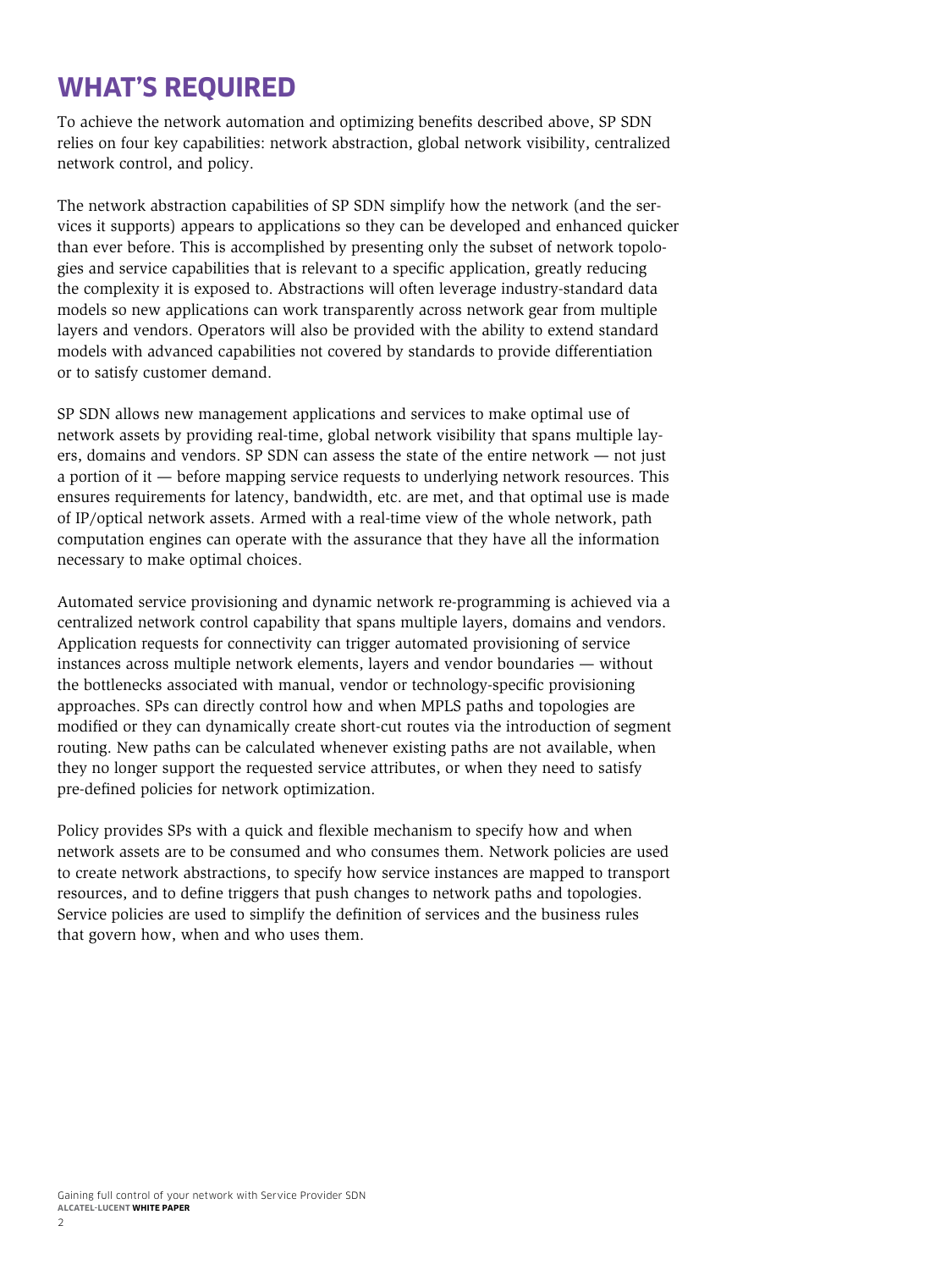## <span id="page-4-0"></span>**SERVICE PROVIDER SDN FRAMEWORK**

Figure 1 illustrates how these capabilities are applied in the context of an SP SDN framework.



#### Figure 1. Service provider SDN framework

At the top of the framework are the applications that consume, manage or optimize networks under SDN control. In the WAN, these applications are off-the-shelf or customdeveloped OSS tools that undergo rapid simplification as high-level REST APIs eliminate the need for complex, low-level OSS/network integration code. Key capabilities, like network and service assurance, are significantly improved since a centralized SP SDN architecture allows them to collect and correlate alarm and status data across a broader section of the network.

SDN solutions leverage the capabilities defined in the previous section to fulfill two distinct but complementary roles: network optimization and service automation. Both product types support extended visibility of L0-L3 network topology, statistics, status, analytics, connectivity services and flows. Optimization products contain IP, optical and hierarchical PCEs, along with policies that specify how and when the PCEs should be used to optimize the network. Service automation products use normalized data models to automate the provisioning of network services and the network infrastructure that supports them. Multivendor mediation is achieved directly through plug-ins that support industry-standard protocols such as Netconf/YANG, BGP LS, SNMP, PCEP, CLI, and OpenFlow. Mediation is also achieved by leveraging the Open Daylight (ODL) framework and the many vendor plug-ins it supports. Like Nuage Networks VSP, all SP SDN products delivered by Alcatel-Lucent will interoperate with external controllers and architectures that comply with SDN standards, such as ODL.

A software defined network is not complete without a programmable network infrastructure that is just as open, flexible and easy to use as the SDN solution software that controls it. Openness requires full support of traditional and new SDN network protocols (see above) so network infrastructure can be controlled with off-the-shelf SDN solutions, by in-house SDN controllers, or by a combination of the two. Flexibility requires fine-grain control of network assets — from flexible ODU sizes to configurable flow steering — so that network resources can be used in the most efficient manner possible. Easy-to-use requires new functionality, like IP/optical integration, to simplify the control of multilayer networks while making them more flexible and efficient.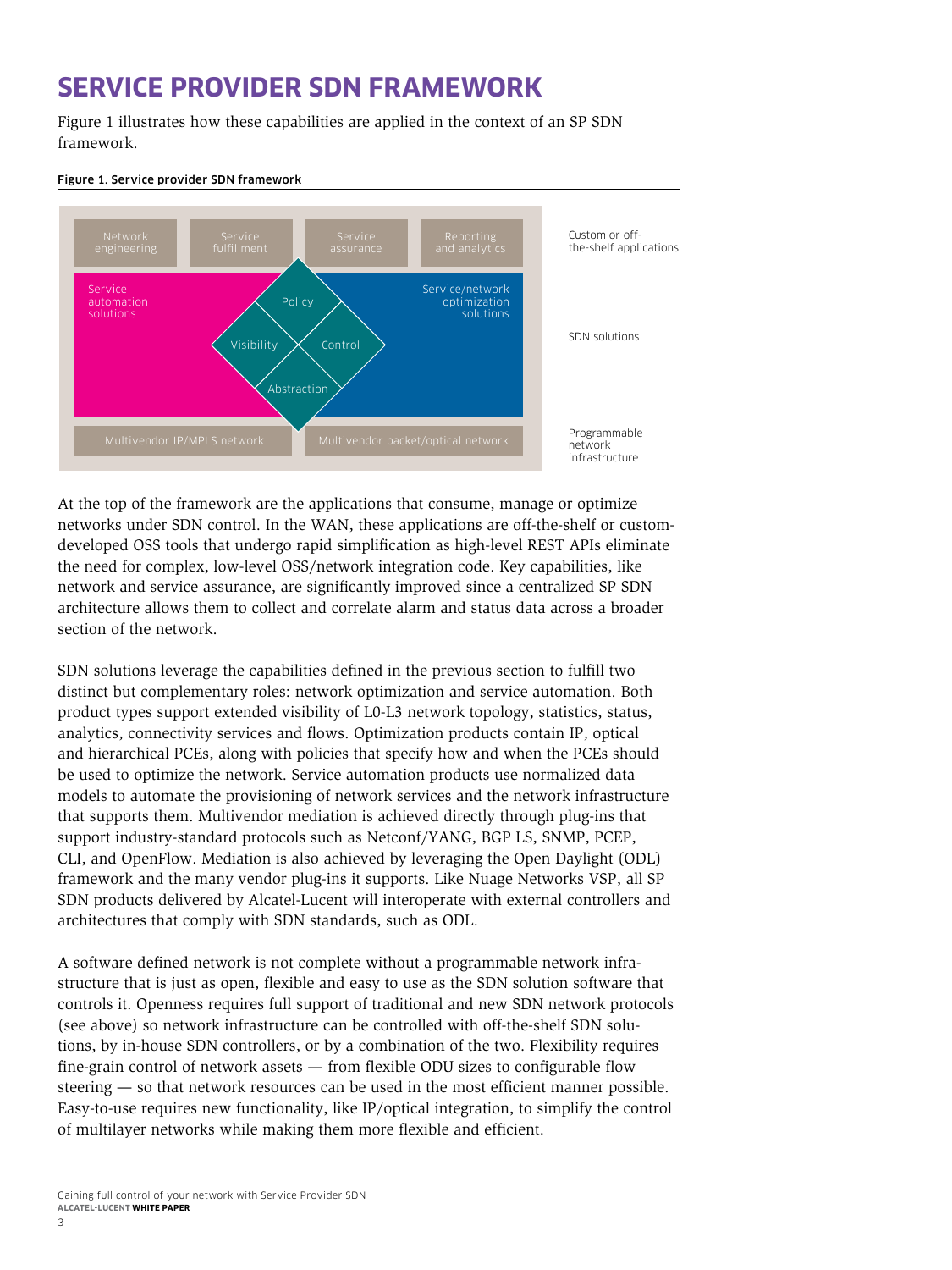While the above principles enable the transformation of an SP's core assets — traditional metro and wide area networks — into software-defined networks, they can also be applied to SP data center and CPE devices to extend SDN benefits all the way from the virtual machine (VM) to its consumer at the branch (see Figure 2).





In the DC, SDN solutions such as Nuage Network Virtual Services Platform (VSP) enable full automation of local networks in support of virtualized network functions (vNFs) and IT applications/services. DC SDN solutions communicate with WAN SDN solutions to dynamically connect applications to remote users and other DCs in a manner that takes full advantage of underlying metro and wide area network services. For SPs with both application and network infrastructure, this approach provides the greatest flexibility to quickly deliver exactly what customers want while making optimal use of network assets.

In contrast to the "underlay" approach discussed thus far, cloud and business services groups within SPs, as well as providers with many disparate networks, may prefer the "overlay" approach of bringing SDN to the WAN. This involves extending the dynamic creation of tunnels (i.e. via DC SDN solutions) to encompass remote DCs and branches across any network. The advantage is network transparency: cloud providers can instantiate applications and IT infrastructure services that reach any customer, anywhere — without regard to who owns the underlying network infrastructure. SPs that lack network reach can rapidly extend their enterprise network services to reach customers wherever they may be. An example of an overlay SDN solution for the WAN is Nuage Networks Virtualized Network Services (VNS).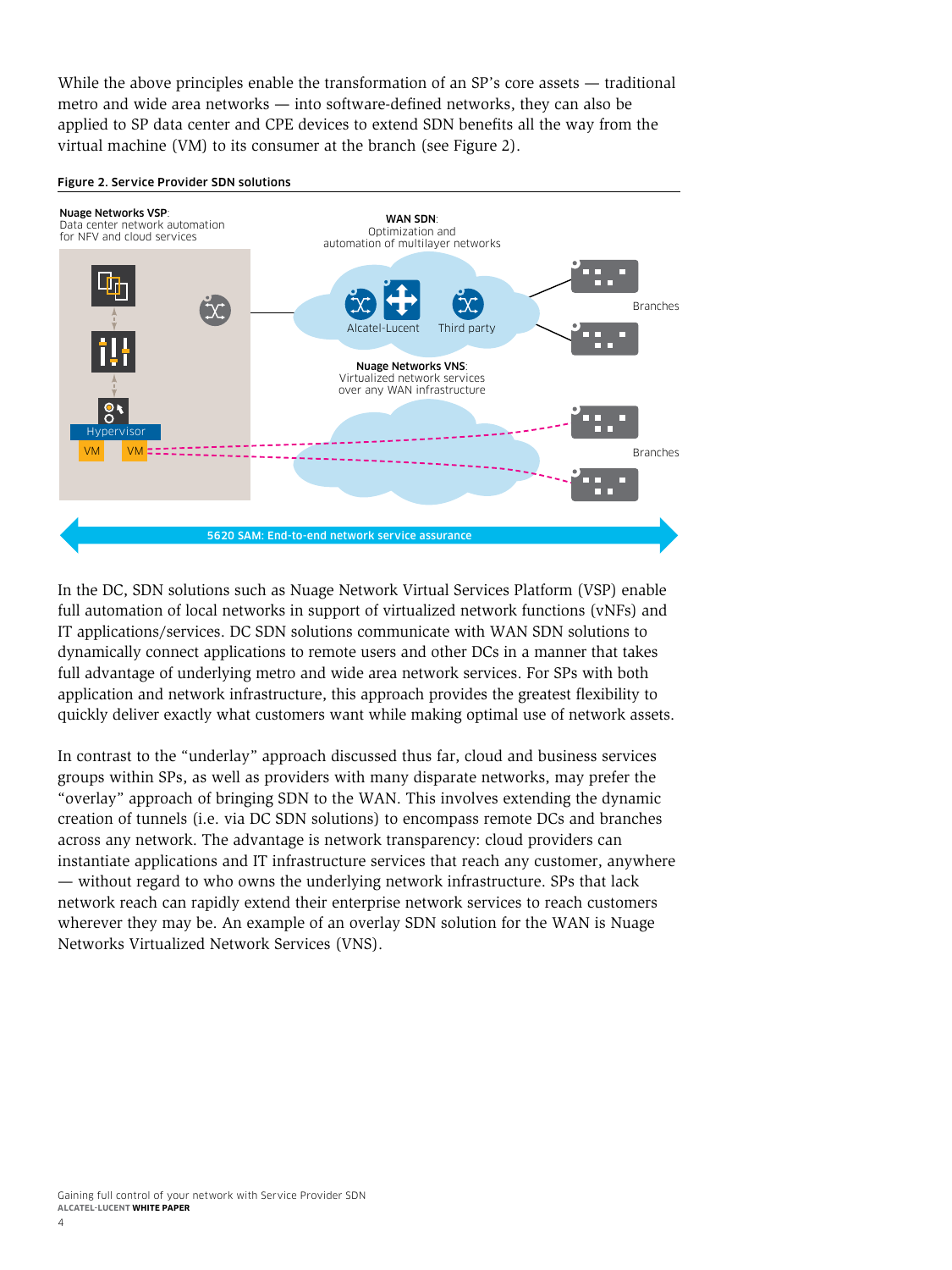<span id="page-6-0"></span>The other major components at play here are traditional network and service management systems, such as the Alcatel-Lucent 5620 Service Aware Manager (SAM). These products will continue to provide comprehensive service provisioning and comprehensive infrastructure management for a given vendor's network gear. More importantly, from an SDN context, they contain the service assurance functions — such as fault and performance management — that are required to achieve end-to-end network service assurance for software defined networks. The rich set of data they collect and analyze, from link utilization status to predictive analytics, are critical to guiding the SDN solutions that assign network resources, trigger network changes and govern network behavior. Support for end-to-end assurance — from the DC, to the WAN to the branch is critical to making SDN deployments manageable, and hence achievable, in the near future.

### **USE CASES**

The following customer-derived uses case illustrate how SPs are planning to use SP SDN to optimize their networks and to eliminate roadblocks to dynamic operation and cloud service adoption.

#### **On-demand, inter-DC connectivity services**

- Problem: Customers want their network and bandwidth services to dynamically follow data center VM movements. They want to support changes in traffic patterns such as nightly backups and bursts of customer activity, while adhering to existing network and security policies.
- Solution: Empower customers to dynamically manage connectivity between DCs. Create new services that allow them to re-allocate purchased bandwidth between different DCs, or provide additional bandwidth to match changing traffic patterns. Allow customers to specify their needs, such as bandwidth, time of day and the length of time the connection is required.

#### **On-demand service chain extension into WAN**

- Problem: Cloud services including IT services and network services such as firewalls – and the users that consume them are difficult to stitch together in service chains that incorporate metro and wide area networks. Provisioning often entails manual creation of DC/WAN connections and manual injection of custom routes or ACLs into the network.
- Solution: Accelerate the adoption of cloud services by leveraging DC SDN solutions to create service chains, and SP SDN to dynamically extend them to the WAN. SP SDN dynamically sets up connections between the DC and WAN, and dynamically injects ACLs into the network to steer service chain subscribers to the appropriate DC.

#### **Dynamic path selection and traffic steering**

- Problem: Customers that leverage IP/optical integration to provide multiple transport choices with varying degrees of redundancy require a way to intelligently steer flows onto these new tunnels.
- Solution: SP SDN allows operators to create policies that take customer preferences (i.e. the service level they are prepared to pay for) or network optimization rules (i.e. overflow traffic steered onto unused links during peak hours) into account when mapping services instances and flows to transport links.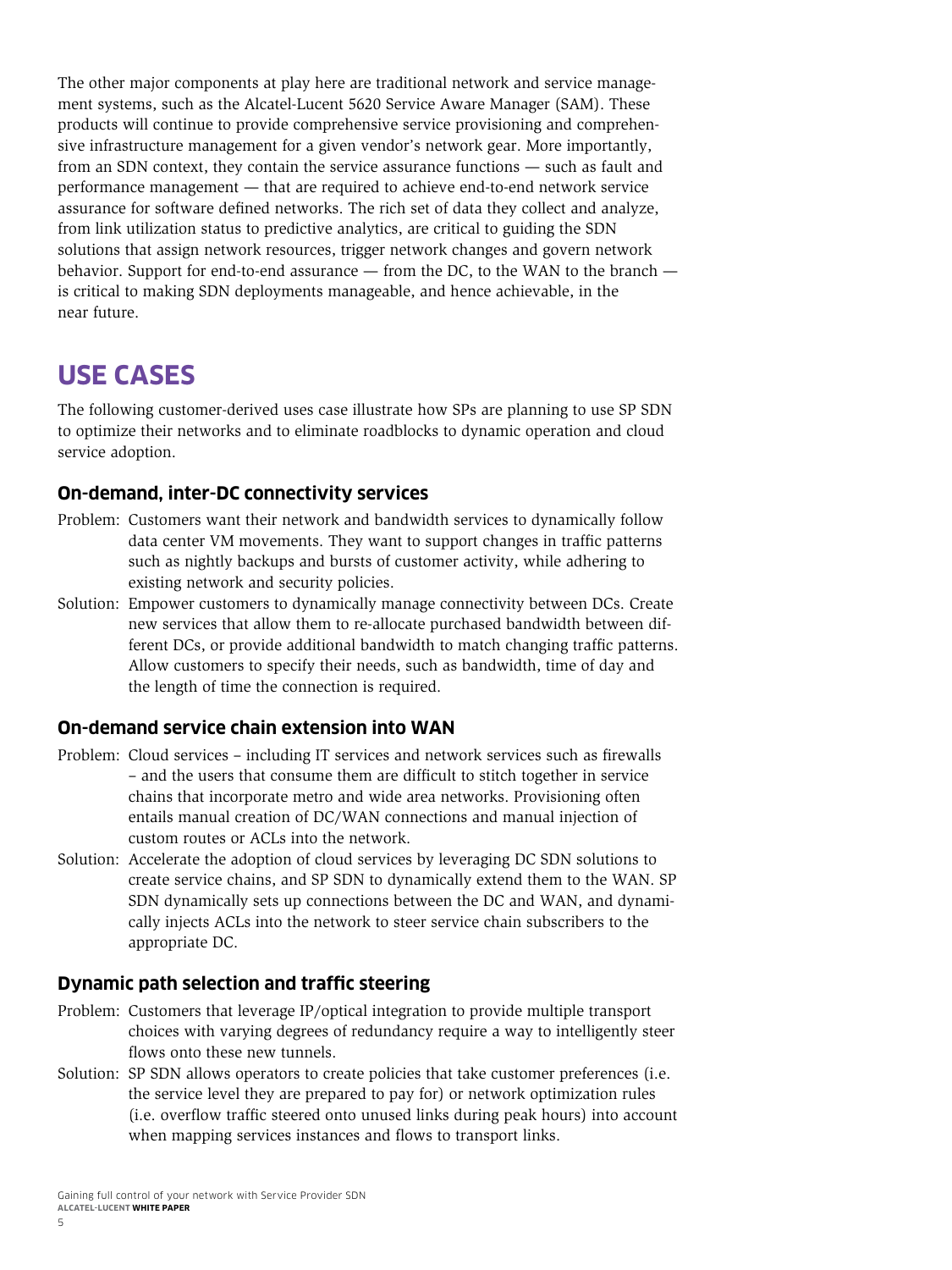#### <span id="page-7-0"></span>**Real-time network re-engineering**

- Problem: Network engineering windows are spread too far apart to ensure service availability and quality as traffic patterns become less static and predictable. The process takes time; operators typically monitor each network layer in isolation, correlate the results offline and run an impact analysis to make changes.
- Solution: SP SDN provides a policy-driven way to automate network engineering changes at layers 1-3. Operator-defined policies leverage rich data collection, alarm correlation and predictive analytics to make changes to the network to avoid imminent outages, accommodate surges in network demand, and to ensure SLAs.

#### **Network as a Service**

- Problem: Operators need a simpler, more effective way to virtualize WAN infrastructure so that resources can be more efficiently allocated in "slices" across a growing and increasingly diverse number of retail, wholesale and infrastructure services.
- Solution: Allow operators to create and manage multilayer, traffic-engineered service planes that meet specific SLA requirements for retail, wholesale and infrastructure services. Service planes can be used to drive new revenue; for instance, new enterprise storage and database replication services can be mapped to a service plane that monetizes unused bulk bandwidth. Optical forward error correction (FEC) can be turned off in one service plane to improve bandwidth efficiency and minimize latency, and turned on in another service plane to support applications that can tolerate higher latency but no packet loss.

# **CONCLUSION**

The need to better align the network with the cloud, coupled with the drive for better operational and bandwidth efficiency is driving SDN into metro and wide area networks. A new generation of SDN solutions will fulfill these needs by:

- Simplifying OSS/network integration to accelerate service automation and innovation in multivendor, multilayer networks
- Providing greater network visibility and control so networks can run more efficiently and support new on-demand services
- Supporting dynamic integration between the DC and WAN to simplify cloud interconnection and cloud access

Integration with existing management systems to leverage assurance functions and data is key to SDN transformation, both in terms of feeding SDN solution engines to make the right mapping and optimization choices, and in enabling the end-to-end assurance capability required to deploy SDN-based services in real-world environments.